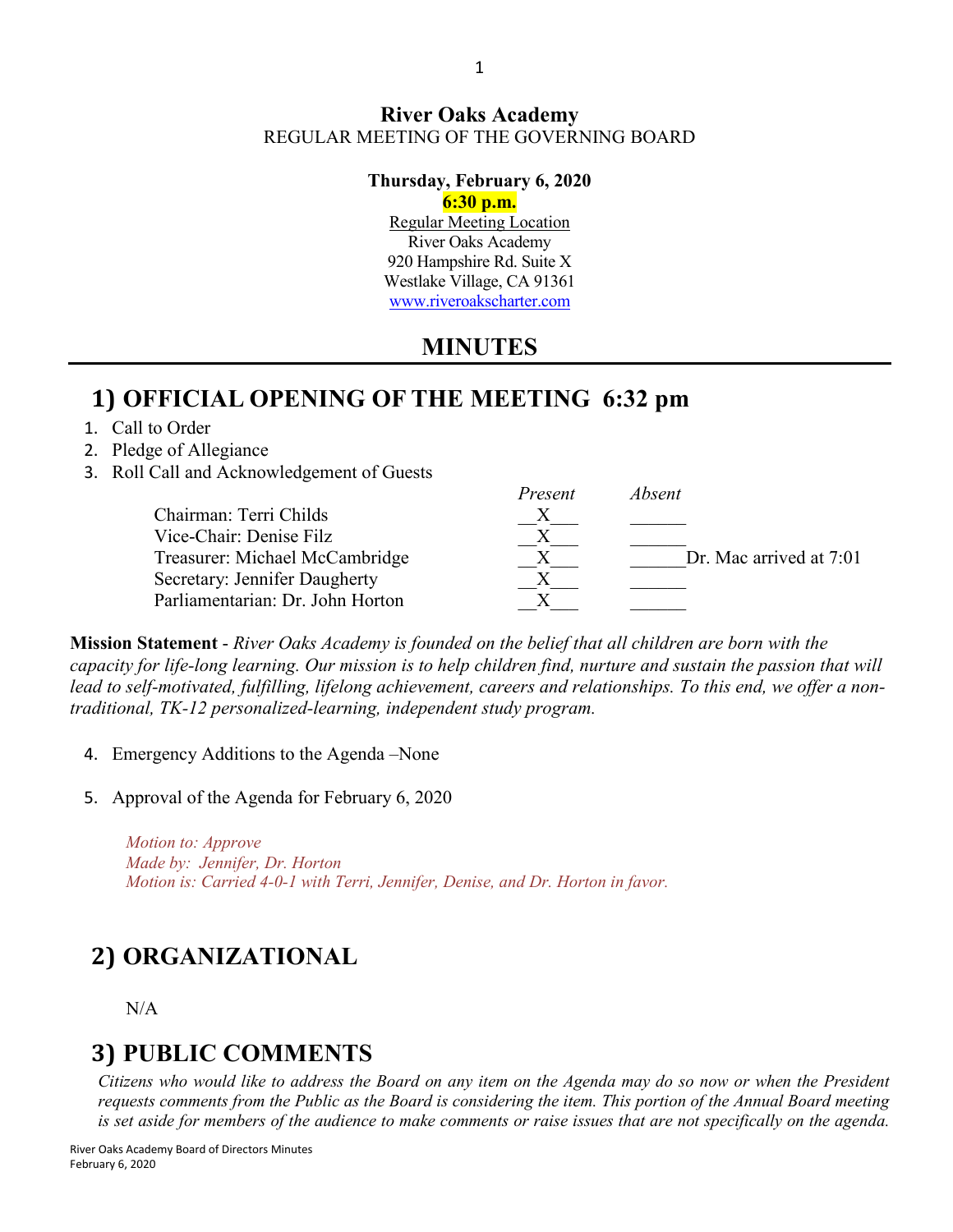*These presentations, both during open and agendized topics, are limited to three (3) minutes per presentation and the total time allotted to non-agenda items will not exceed fifteen (15) minutes.*

## **4) INFORMATION AND DISCUSSION ITEMS**

*These items are presented to the Board for information only and are not subject to action at this meeting. These items may be added to a future meeting for action by the Board.*

- 1. Budget Committee Informational (10 min) None
- 2. Parent Advisory Council (PAC) Informational (10 min) None
- 3. Teacher's Report Informational (10 min)
	- a. Leslie shared, her report may be found in the Board Binder
- 4. Oxnard Report (10 min)
	- a. Leslie read Maria's report which may be found in the Board Binder
- 5. Student Report Informational (10 min) None
- 6. Career Pathways Report Informational (10 min)
	- a. Claudia read Kathy's report which may be found in the Board Binder
- 7. High School Guidance Counselor—Informational (10 min)
- 8. Guidance Counselor—Informational (10 min)
	- a. Richard shared he and Kathy Jackson attended the Annual Alternative High School Event. ROA had 2 midyear graduates with 20 other seniors on track for graduating in May. More A-G courses are in motion.

## **5) REPORTS**

- 1. Board Chairperson's Report
	- a. Terri shared she was involved in the Mock Interviews that were very fulfilling and was grateful to be able to participate. Terri also shared the County Board was very receptive when Claudia presented the binders for the Charter Renewal.
- 2. Individual Board Member Report Jennifer shared feedback she has received from parents wanting more time for learning how to take the California tests. Denise shared about the APlus Meeting that was hosted here at ROA.
- 3. Director's Report
- a. Claudia's report may be found in the Board Binder. Charter presentation is Feb. 24.
- 4. BSA Report Rudy will present the 2<sup>nd</sup> Budget Interim next month.
- 5. VCOE Report Marlo shared how much she has enjoyed working with Claudia on the Charter Renewal.

## **6) CONSENT AGENDA ITEMS**

*Actions proposed for the Consent Agenda are items consistent with adopted policies and approved practices of River Oaks Academy and are deemed routine in nature. The Board will be asked to approve all of the Consent Agenda items by a single vote unless any member of the Board or the Public asks that an item be removed from the Consent Agenda and considered and discussed separately.*

- 1. Consideration to approve the January 9, 2020 Minutes
- 2. Consideration to approve the ROA Financial Statement
- 3. Consideration to approve the ROA Board Report of Purchase Orders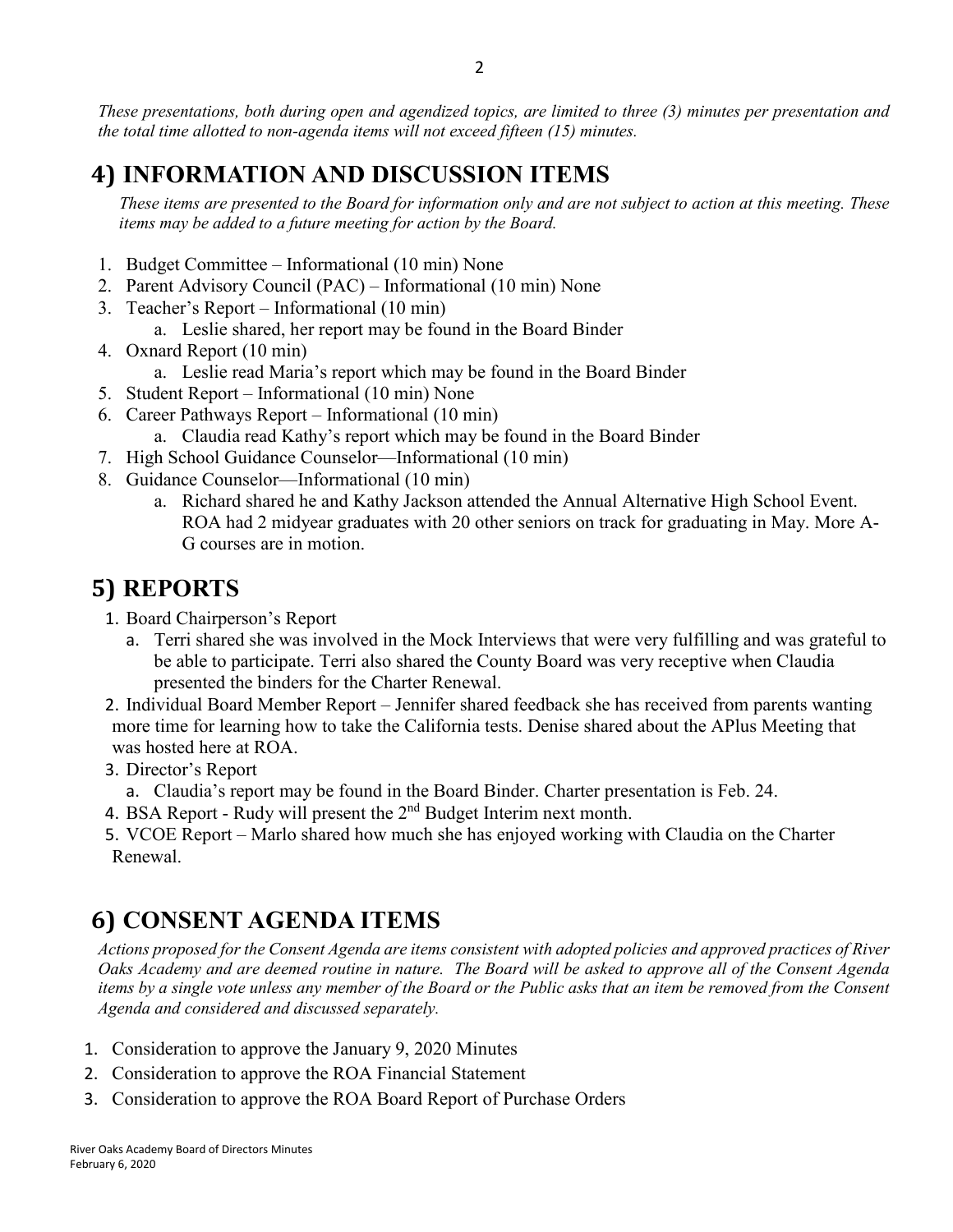- 4. Consideration to approve the ROA Board Report of Commercial Checks
- 5. Consideration to approve the ROA PAC Transaction Detail Report

*Public Comments: None Motion to: Approve Made by: Dr. Mac/Denise Motion is: Carried 5-0-0 with Terri, Jennifer, Denise, Dr. Mac and Dr. Horton in favor.*

# **7) ACTION ITEMS**

*1.* Review, Discussion, and Ratify the following board policies

Fiscal Policy

Management of Assets Policy

a. There have been some minor changes to both of these policies after they were approved last month.

*Public Comments: None Motion to: Approve Made by: Dr. Horton/Dr. Mac Motion is: Carried 5-0-0 with Terri, Jennifer, Denise, Dr. Mac and Dr. Horton in favor.*

- 2. Review, Discussion, and Approval of the renewal for BrainPop, not to exceed \$2,050.00.
	- a. BrainPop is one of our online resources for our families. This is a 12 months license.

*Public Comments: None Motion to: Approve Made by: Jennifer/Dr. Horton Motion is: Carried 5-0-0 with Terri, Jennifer, Denise, Dr. Mac and Dr. Horton in favor.*

*3.* Review, Discussion, and Ratification of the Agreement of Legal Services between ROA and Hatch & Cesario, Attorneys-at-Law.

a. This is a local law firm that specializes in laws regarding special education and 504 plans. We have been using this law firm for advice as a part of the consortium within Ventura County schools. Such services have been provided for free (phone services) but are limited in time.

*Public Comments: None Motion to: Approve Made by: Dr. Mac/Denise Motion is: Carried 5-0-0 with Terri, Jennifer, Denise, Dr. Mac and Dr. Horton in favor.*

- *4.* Review, Discussion, and Approval of the reviewed ROA Comprehensive School Safety Plan, meeting all the Section of California Education Code 32280-32289.
	- a. Effective January 1, 2019, the School Safety Plan Bill became law (AB1747). This bill requires that during the writing and development of the comprehensive school safety plan, the school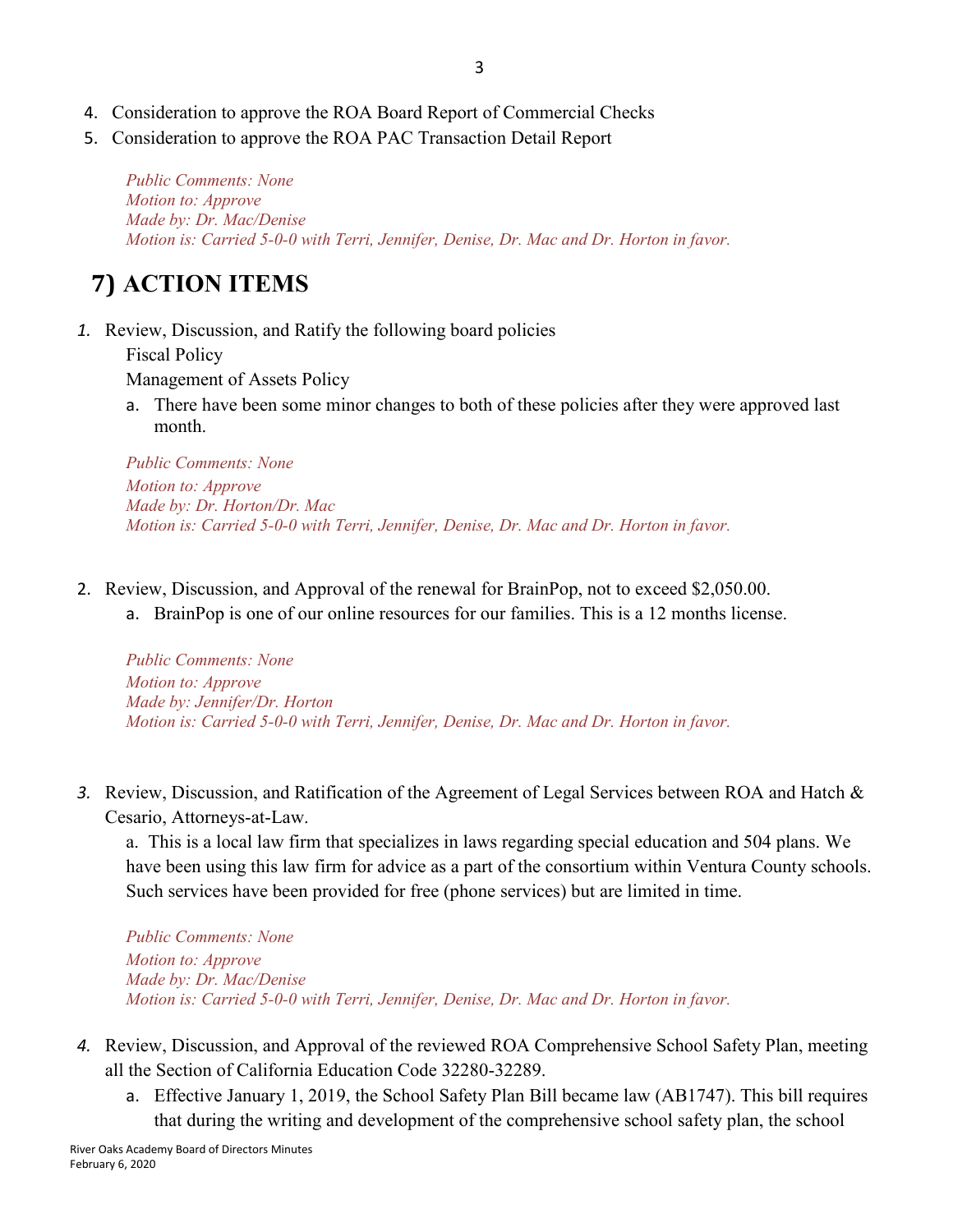consult with a fire department and other first responder entities in addition to currently required entities. Any updates made to the plan need to be shared with the law enforcement agency, the fire department and other first responder entities. This plan has to be reviewed annually and approved with any changes, if necessary, by the board March 1. Staff and stakeholders reviewed this plan and found no changes were needed.

*Public Comments: None Motion to: Approve Made by: Dr. Horton/Dr. Mac Motion is: Carried 5-0-0 with Terri, Jennifer, Denise, Dr. Mac and Dr. Horton in favor.*

*5.* Review, Discussion, and Approval of the contract with Coverall cleaning company, not to exceed \$255.00/month for the Westlake facility and \$199.00/month for the current Oxnard facility.

a. Coverall is our cleaning company. We are extending their services for 6 months through the end of the fiscal year and will re-evaluate at that time, if we want to continue.

*Public Comments: None Motion to: Approve Made by: Jennifer/Dr. Horton Motion is: Carried 5-0-0 with Terri, Jennifer, Denise, Dr. Mac and Dr. Horton in favor.*

- *6.* Review, Discussion, and Approval of the proposal for Active-Shooter training through American Tactical Defense. This is a 3-year agreement (for 3 trainings-one each year). Not to exceed \$1800.00 (and tax) per training
	- a. In lieu of the many sad developments happening, we would like to have an updated training.

*Terri recommended spending the extra money for the training to be done at both sites.*

*Public Comments: None Motion to: Approve Made by: Dr. Mac/Denise Motion is: Carried 5-0-0 with Terri, Jennifer, Denise, Dr. Mac and Dr. Horton in favor.*

- *7.* Review, Discussion, and Ratification of the Mango invoice for our conversation/language subscriptions not to exceed: \$1,500.00
	- a. We are using these licenses for our middle and some of our high and middle school students.

*Public Comments: None Motion to: Approve Made by: Jennifer/Dr. Horton Motion is: Carried 5-0-0 with Terri, Jennifer, Denise, Dr. Mac and Dr. Horton in favor.*

*8.* Review, Discussion, and Ratification to add a middle school SEL group led by Julie Tunick to the workshop schedule. Not to exceed: \$1,500.00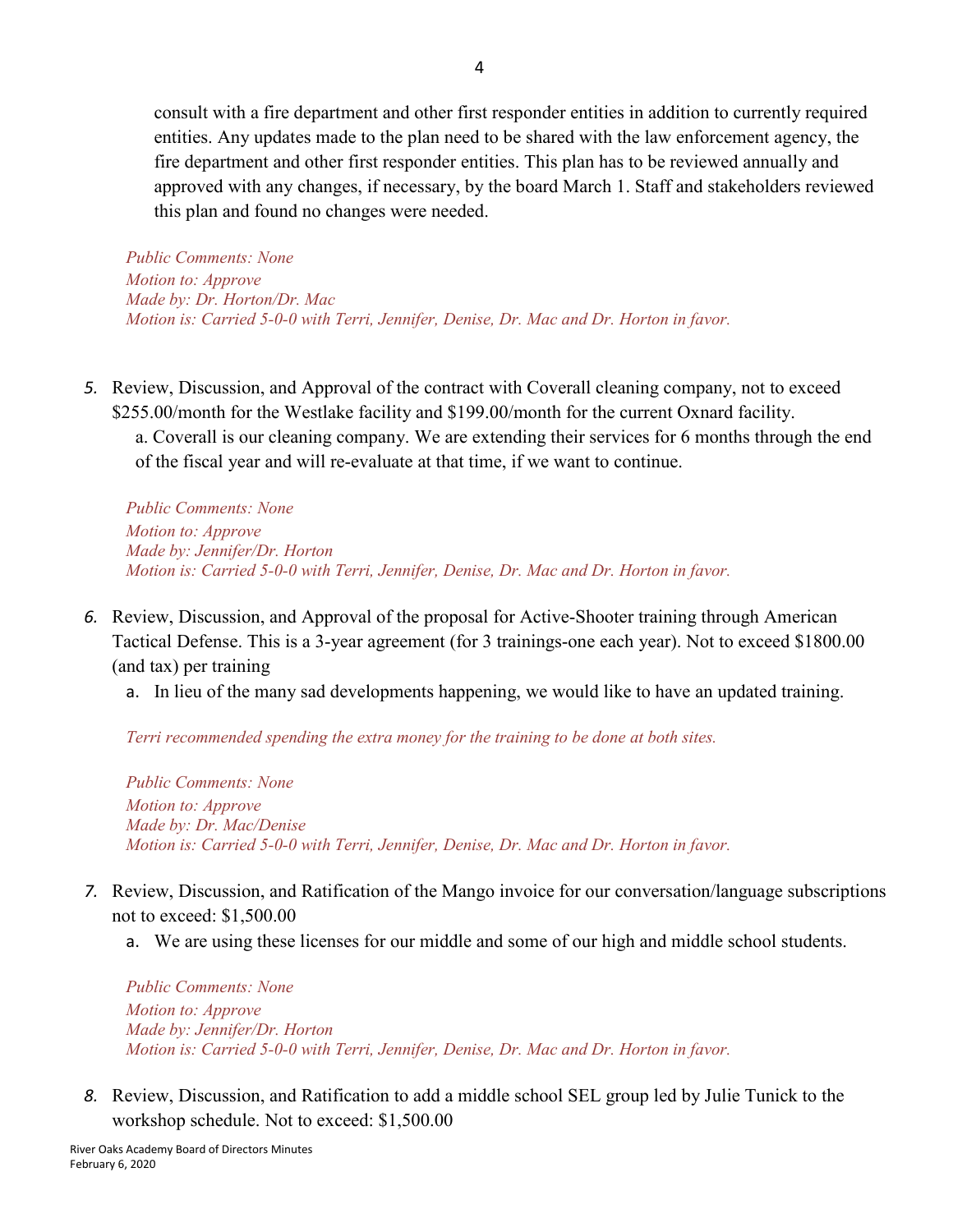a. We are currently only offering the group to our high school students and had a great demand to run one for our middle school students as well. Julie kindly agreed to lead that group at the same generous rate. We are currently anticipating she is running the group for 15 weeks.

*Public Comments: None Motion to: Approve Made by: Denise/Dr. Mac Motion is: Carried 5-0-0 with Terri, Jennifer, Denise, Dr. Mac and Dr. Horton in favor.*

*9.* Review, Discussion, and Approval of a stipend for Leina Ball for mentoring one of our teacher's during the induction program. Not to exceed \$750.00

a. Leina has kindly agreed to mentor all of our induction candidates. This semester it will be one 'teacher who is finalizing  $2<sup>nd</sup>$  semester of year 1 of induction.

*Public Comments: None Motion to: Approve Made by: Dr. Horton/Dr. Mac Motion is: Carried 5-0-0 with Terri, Jennifer, Denise, Dr. Mac and Dr. Horton in favor.*

*10.* Review, Discussion, and Approval of a change in the start time of the ROA Board of Director meetings to 7:00 pm to accommodate Dr. McCambridge's teaching schedule.

a. Dr. McCambridge is teaching a class on Thursdays until 6:30 pm. To allow him to arrive on time for our board meetings, we ask that we move the start time to 7:00 pm starting with the March 2020 meeting until further notice.

*Public Comments: None Motion to: Approve Made by: Jennifer/Denise Motion is: Carried 5-0-0 with Terri, Jennifer, Denise, Dr. Mac and Dr. Horton in favor.*

- *11.* Review, Discussion, and Approval of PlayWell teaching one class in Westlake; not to exceed \$1,000.00
	- a. We added one class at our Westlake facility.

*Public Comments: None Motion to: Approve Made by: Denise/Dr. Mac Motion is: Carried 5-0-0 with Terri, Jennifer, Denise, Dr. Mac and Dr. Horton in favor.*

*12.* Review, Discussion, and Approval of additional funds for our Cooking with Spanish classes, led by Marcella due to over enrollment. Not to exceed \$600.00

a. This class fee originally was based on 10 students. However, due to a large demand, the instructor agreed to allow 15 students in the class. Since this class is based on purchasing food for cooking, the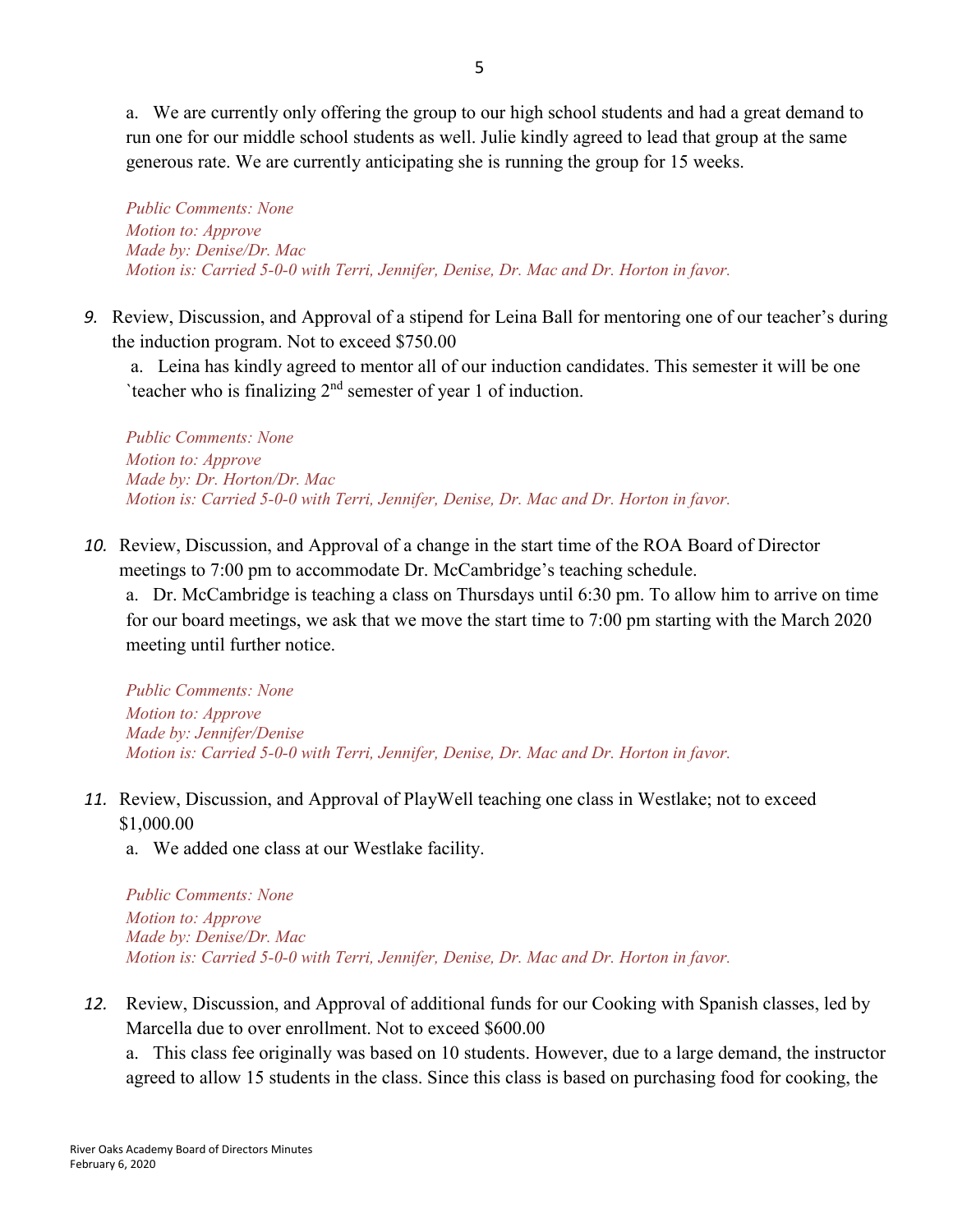instructor asked us to increase the hourly rate to adjust to the increase of enrollment and cover her cost.

*Public Comments: None Motion to: Approve Made by: Dr. Mac/Denise Motion is: Carried 5-0-0 with Terri, Jennifer, Denise, Dr. Mac and Dr. Horton in favor.*

*13.* Review, Discussion, and Approval of the fees from Eugene Park from Datazelle for attending our charter renewal board meeting on February 24. Not to exceed \$1,500.00.

a. Eugene is very familiar with our school's data as he prepared all the charts for us for the last couple of years. Furthermore, he is very familiar with the Dashboard and all data elements. It will be helpful to have him as a back-up at the renewal and to have him prepare me with regards to the data for the presentation to the County Board of Education.

*Public Comments: None Motion to: Approve Made by: Dr. Horton/Jennifer Motion is: Carried 5-0-0 with Terri, Jennifer, Denise, Dr. Mac and Dr. Horton in favor.*

- 14. Review, Discussion, and Approval of the changes to our High School Handbook reg. the 8<sup>th</sup> grade course credits. (Richard 5 min).
	- a. Richard will explain the decision to make this change and to add clarity to the policy.

*Richard explained the change to the High School Handbook graduation requirements will be changed to say: "High School credit will be awarded only for course work completed in 9-12 grades".* 

*Public Comments: None Motion to: Approve Made by: Denise/Dr. Mac Motion is: Carried 5-0-0 with Terri, Jennifer, Denise, Dr. Mac and Dr. Horton in favor.*

15. Review, Discussion, and Approval of a membership to ACSA (Association of California School Administrator). Not to exceed \$1525.00 for one year.

a. This membership has been suggested to me by both, Ellen Smith and Nancy Carroll. ACSA is the driving force for an equitable, world-class education system, and the development and support of inspired educational leaders who meet the diverse needs of California students. It offers a conference and many training opportunities in a variety of areas, including leadership and management, budget and HR.

*Public Comments: None Motion to: Approve Made by: Denise/Dr. Mac*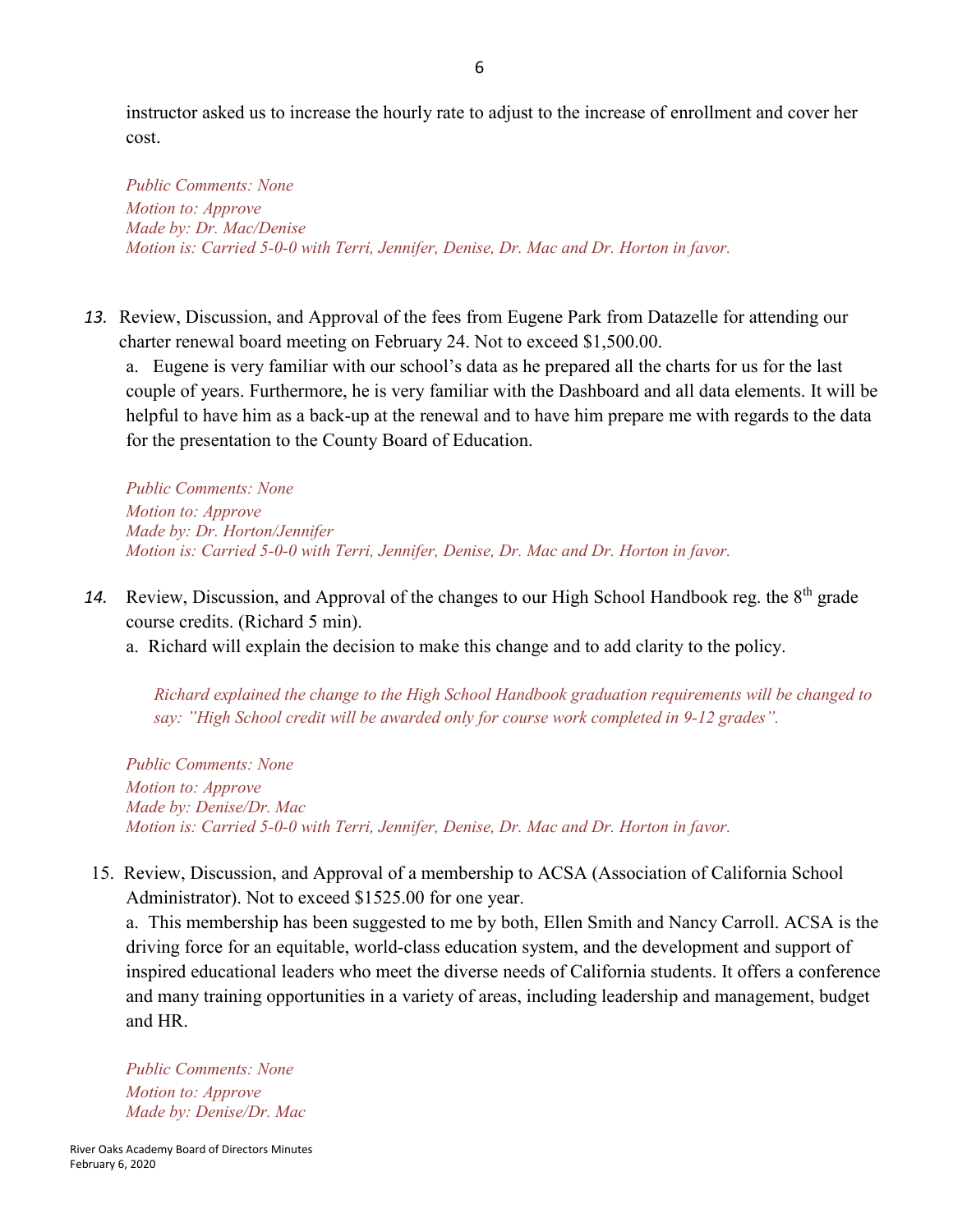7

*Motion is: Carried 5-0-0 with Terri, Jennifer, Denise, Dr. Mac and Dr. Horton in favor.*

16. Review, Discussion, and Approval of a quote from McGraw Hill for science textbooks for Biology, Chemistry and Physical Science. Not to exceed \$11,600.00.

a. In order to streamline our high school science program, we have asked Ms. Dana, our science teacher to work on ordering a new and updated set of books with online access for all 3 subjects. Our books in that area are entirely outdated and Ms. Dana is currently working with 3 different books in each subject.

*Public Comments: None Motion to: Approve Made by: Dr. Horton/Jennifer Motion is: Carried 5-0-0 with Terri, Jennifer, Denise, Dr. Mac and Dr. Horton in favor.*

17. Review, Discussion, and Approval of the quote from Dr. Estrada for a staff training in Equity and Access for All Students: "Introduction to Cultural Proficiency," This training focuses on staff professional development for addressing ongoing equity and access efforts for the students of ROA. Not to exceed: \$900.00

a. This training is in accordance with our ongoing effort to make sure that we understand all of our students' backgrounds and to help staff work better with our more diverse student population.

*Public Comments: None Motion to: Approve Made by: Dr. Mac/Denise Motion is: Carried 5-0-0 with Terri, Jennifer, Denise, Dr. Mac and Dr. Horton in favor.*

*Claudia shared her power point presentation that she will share at the County Board.*

#### **8. CLOSED SESSION 8:48 pm**

During this meeting the Board may adjourn to Closed Session to review and consider the topics below:

PUBLIC EMPLOYEE DISCIPLINE/DISMISSAL/RELEASE (Gov. Code section 54957(b).)

The Chair of the Board will report on actions taken during closed session.

#### **9. OPEN SESSION ACTION ITEMS 9:20 pm**

*Public Comments: Motion to: Made by: Motion is:*

#### **10. FUTURE AGENDA ITEMS**